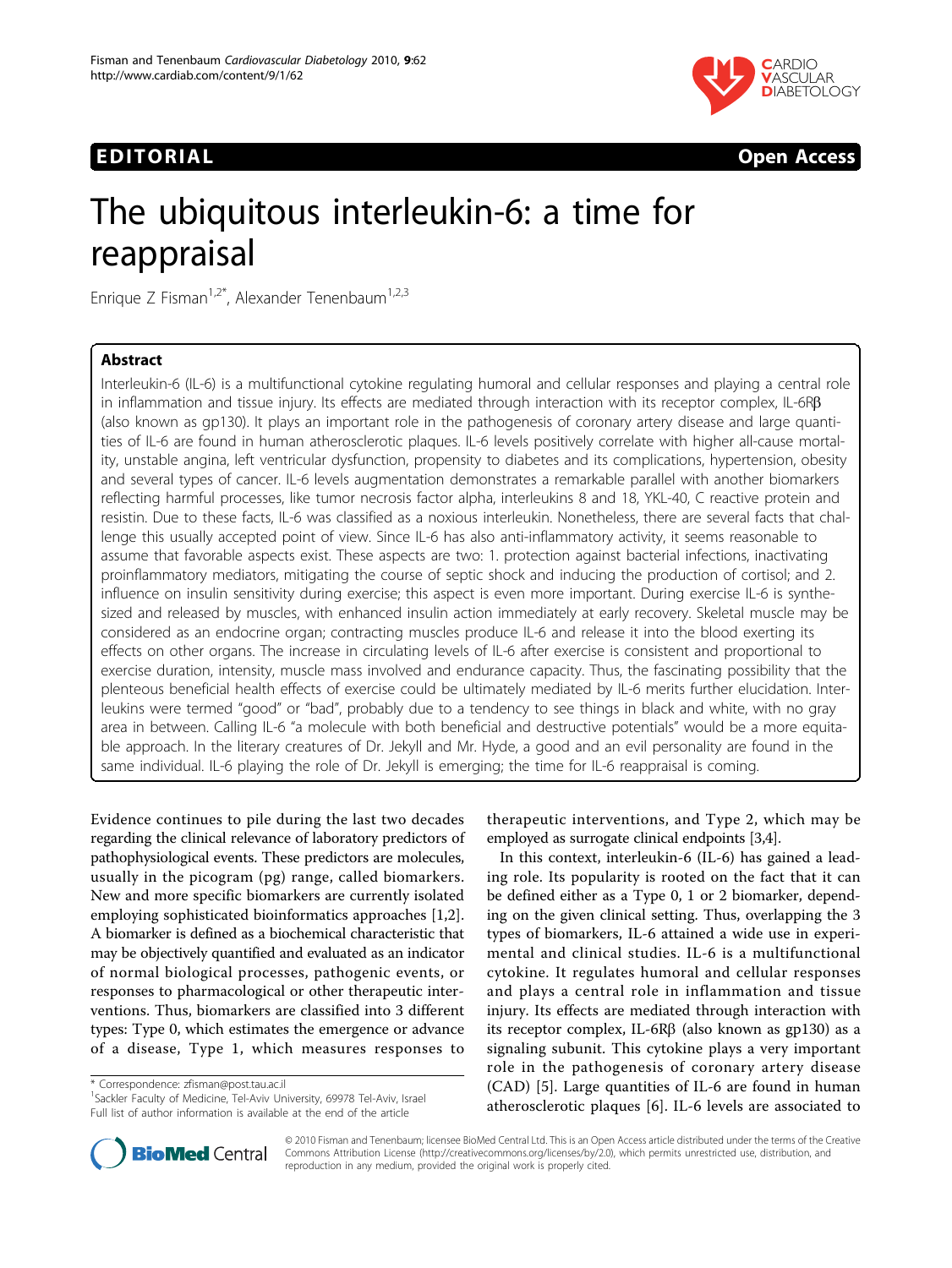higher all-cause mortality in elderly persons [[7\]](#page-3-0) and are elevated in patients with unstable angina compared with those with stable disease [[8\]](#page-3-0). Moreover, patients with persistently elevated IL-6 levels demonstrate a worse inhospital outcome following admission with unstable angina [[9](#page-3-0),[10](#page-3-0)], as well as left ventricular diastolic dysfunction in both clinical trials [[11](#page-3-0)] and experimental animal models [[12](#page-3-0)]. We have also shown that in CAD patients with angina pectoris and/or healed myocardial infarction (MI), a significantly higher risk for future cardiac morbility and mortality was found in the upper IL-6 quintile (odds ratio, 3.44; 95% CI 1.57-8.13) after a mean follow-up period of 6.3 years [[13\]](#page-3-0). IL-6 is also elevated in experimental MI models [[14\]](#page-3-0).

Additionally, IL-6 seems to embody a negative role in both main types of diabetes. After adjustment for age, gender, body mass index, waist-to-hip ratio, sports, smoking, alcohol consumption and other variables, IL-6 emerges as an independent early predictor of type 2 diabetes mellitus (T2DM), preceding its clinical onset [\[15](#page-3-0)]. Type 1 diabetes mellitus (T1DM) young patients - even in good glycemic control - show higher levels of IL-6 and fibrinogen than controls [[16\]](#page-3-0). It has been shown that postmenopausal women with T1DM present higher serum bioactive IL-6 levels than matched healthy controls [[17](#page-3-0)] and that subjects with diabetic foot show higher IL-6 values in comparison with T2DM patients without diabetic foot complication [[18\]](#page-3-0). Additionally, IL-6 polymorphism seems to be a genetic susceptibility factor for the progression of diabetic nephropathy [[19,20\]](#page-3-0).

Besides its roles in the cardiovascular system and in regulation of glucose metabolism, IL-6 ubiquity is astonishing. Secreted by several types of cells, mainly macrophagues and T cells, the pleiotropic IL-6 is related to both immunoregulation and nonimmune physiological traits in most cell types and tissues outside the immune system [[21](#page-3-0)]. Expressing a state of low grade chronic inflammation, IL-6 augmented levels have been reported to be directly related to the severity of sepsis [[22\]](#page-3-0), hypertension [\[23](#page-3-0)], poor survival among head and neck cancer patients [[24\]](#page-3-0), development of hairy cell leukemia [[25\]](#page-3-0), increased breast cancer risk in premenopausal women [[26](#page-3-0)], intensity of inflammatory responses [[27-](#page-3-0)[29](#page-4-0)], obesity [[30](#page-4-0),[31\]](#page-4-0), increased insulin resistance [[23,](#page-3-0)[32-34\]](#page-4-0), etc. In addition, IL-6 levels augmentation demonstrates a remarkable parallel with another biomarkers reflecting harmful processes, like tumor necrosis factor alpha (TNF $\alpha$ ) [[11](#page-3-0),[35\]](#page-4-0), interleukins 8 and 18 [[5](#page-3-0),[36\]](#page-4-0), YKL-40 [[37](#page-4-0)], C reactive protein (CRP) [[38-40](#page-4-0)], resistin [[41\]](#page-4-0), etc. A comprehensive review of IL-6 numerous and complex biological effects is beyond the scope of this article.

Based on the above facts, IL-6 appears to be involved in a long series of deleterious actions, and it was classified as a noxious or "bad" interleukin [[5](#page-3-0)[,42\]](#page-4-0). Nonetheless, there are several facts that challenge this usually accepted point of view. A reconsideration is needed, as detailed hereinafter.

# Curtails of interleukin research

The concept of IL-6 being a damaging factor has growth mainly on the basis of statistical correlations in clinical studies, in vitro cell culture studies at supraphysiological levels of IL-6 and animal models employing mice [\[43\]](#page-4-0).

Several important points should be taken into consideration when performing interleukin research: 1) increased levels of a given IL, presenting statistical correlation with disease, does not necessarily imply causation; 2) these compounds are characterized by substantial redundancy in that different interleukins have similar and overlapping functions; 3) interleukins may stimulate secretion of other interleukins, enhancing or inhibiting each other; 4) interleukins possess 'paradoxical' effects, expressed as protective properties regarding a given system, whereas they may damage another system, and 5) protective or noxious effects of a given interleukin may be concentration-dependent [\[5](#page-3-0)[,42](#page-4-0)].

These general rules also pertain specifically to IL-6. Thus, studies "blaming" IL-6 based on statistical analyses or cell culture at high IL-6 concentrations could be partially biased by the mentioned intrinsic drawbacks. Regarding mice studies, it should be pointed out that comparative genomics research demonstrated that mouse and human IL-6 share only 42% aminoacid sequence identity [[21](#page-3-0)]; hence, in this particular case extrapolation of mice findings to humans requires extreme caution.

Another problem that jeopardizes IL-6 research and may intricate IL-6 use as a bedside laboratory tool is the variability of its values. The established normal values are 1 pg/ml [[44,45\]](#page-4-0), but they increase at several settings like a single high fat meal [[46\]](#page-4-0) physical activity [\[47\]](#page-4-0), normal menstrual cycle [\[48](#page-4-0)], acute hyperglycemia [\[49](#page-4-0)] or during and after surgery [\[50](#page-4-0)]. Pregnancy represents a good example of this inconsistency: median values of 129 pg/ml were registered at delivery, decreasing to 58 pg/ml immediately afterward [[51](#page-4-0)]. Moreover, during sepsis IL-6 may reach even much more higher values [[52\]](#page-4-0).

# Beneficial effects

Besides its proinflammatory properties, IL-6 and IL-6 regulated acute-phase proteins show also anti-inflammatory activity [[53,54\]](#page-4-0). Then, it seems reasonable to assume that IL-6 is not such a bad guy. We will briefly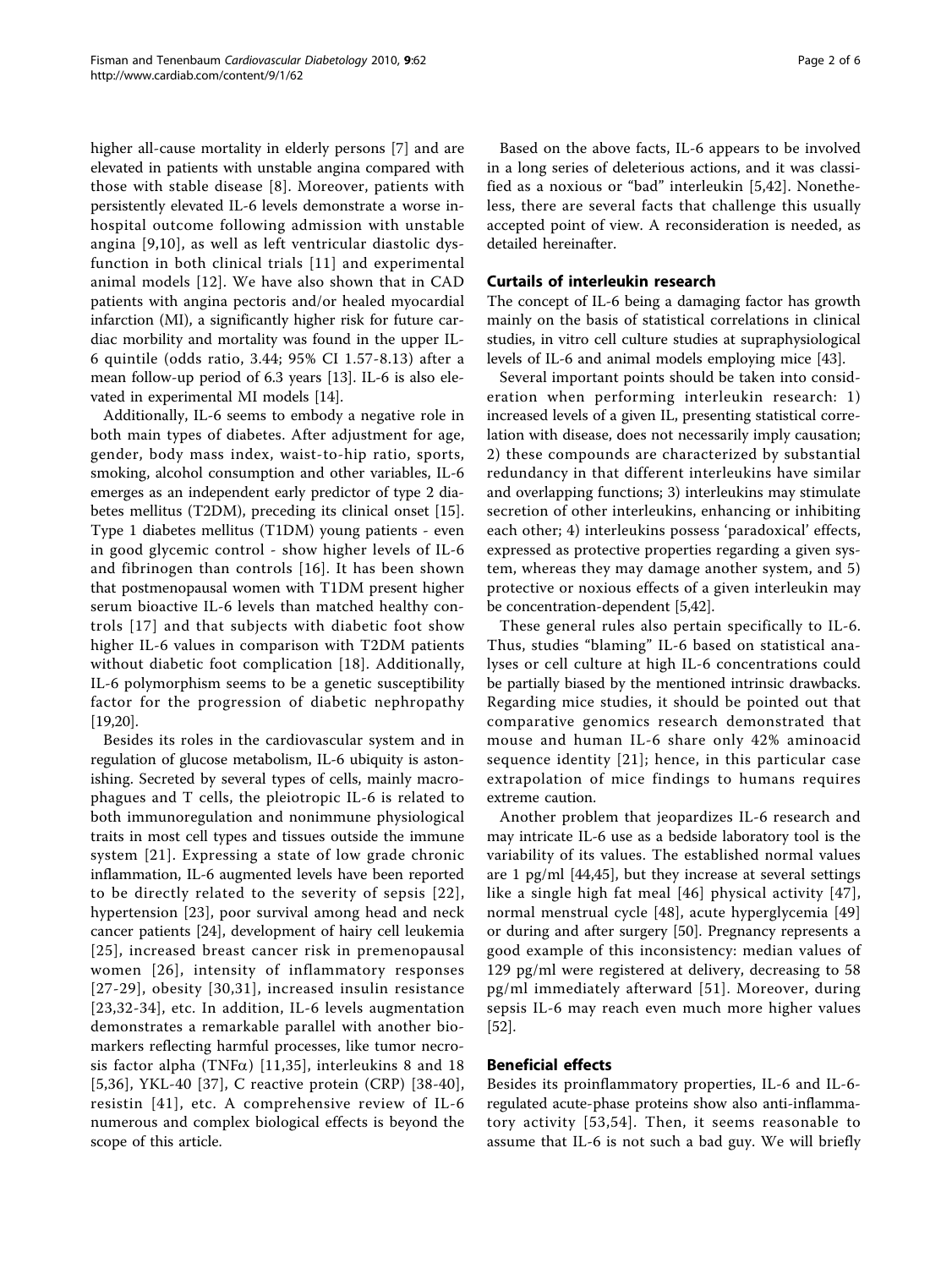comment two aspects related to IL-6 favorable actions: bacterial infections and its particular influence on insulin sensitivity during exercise.

The protective IL-6 effects in infections were described almost three decades ago. Sometimes the interpretation of the results may be controversial since it is debatable whether in sepsis IL-6 represents an inflammation marker and/or a mediator of immune defense responses. Despite discordant results, some issues seem to be rather consistent. In neonatal mouse models of Group B streptococcal disease IL-6 decreases TNF $\alpha$  production, as well as the expression of TNF receptors in macrophages [[55,56](#page-4-0)]; exogenous administration of IL-6 improved survival and complete inhibition of IL-6 resulted in a more rapid mortality [[56\]](#page-4-0). IL-6 inactivates proinflammatory mediators and mitigates the course of septic shock [\[57](#page-4-0)]; it also induces the production of adrenocorticotropin and, in turn, cortisol, which is a potent anti-inflammatory hormone [[58\]](#page-4-0). In mice infected with the intracellular pathogen Listeria monocytogenes, recombinant mouse IL-6 injected intraperitoneally before infection protected mice in a dose-dependent manner, resulting in decreased bacterial numbers in the spleen and liver; IL-6 played a role in early priming of the immune response to infection [\[59](#page-4-0)]. Anyway, it must be pointed out that these encouraging results are partially overshadowed by the lack of controlled clinical studies.

The second aspect - insulin metabolism during exercise - is even more important. The overwhelming in vitro findings linking IL-6 to increased insulin resistance may lack clinical relevance as in vivo human studies demonstrate that neither splanchnic glucose output nor isotopic tracer determined endogenous glucose production are increased by acute infusion of recombinant human IL-6 (rhIL-6) [\[43,60\]](#page-4-0). During exercise IL-6 is synthesized and released by skeletal muscle [[61\]](#page-4-0) and its plasma concentrations may be increased as much as 100-fold [[47](#page-4-0)] - in parallel with the intensity and duration of exercise - this represents a far greater increase than that of any other cytokine that has been measured [[61](#page-4-0)]. In this context, it was shown that IL-6 is rapidly released into the circulation following exercise [\[47](#page-4-0)], with enhanced insulin action immediately at early recovery. The improved insulin sensitivity is probably mediated by adenosine monophosphate-activated protein kinase (AMPK) [\[62,63](#page-4-0)].

In addition, rhIL-6 infusion during a hyperinsulinemiceuglycemic clamp in healthy humans does not effect the insulin-mediated suppression of endogenous glucose production, while increasing glucose infusion rate [[64\]](#page-4-0). Exercise-induced improvement of insulin sensitivity is mainly a local phenomenon, occurring primarily in the exercised, rather than the rested, muscles. This was confirmed from

experiments using both rodent and human models where muscles in only one limb have performed work prior to evaluation of insulin action in both limbs [[63](#page-4-0),[65](#page-4-0)]. In both types of trials the prior exercised leg takes up glucose to a far greater extent and with enhanced insulin sensitivity compared with the rested leg. The changes may be of small magnitude, but over time they become important at the whole body [\[63](#page-4-0)].

It has been demonstrated that signaling pathways from contracting muscles to other organs are not solely mediated by the nervous system, since electrical stimulation of paralyzed muscles in spinal-cord-injured patients induces many of the same physiological changes as in neurological healthy individuals [[66](#page-4-0)]. Therefore, it was clear that some humoral factor must exist. IL-6 fulfils the criteria of being that factor, via AMPK activation [[47,54,64](#page-4-0)].

# Concluding comment

One of the more important proofs concerning the crucial importance of IL-6 emerges from an experimental rodent genetic model dated 3 quinquenniums ago. A targeted disruption of the IL-6 receptor complex gp130 was performed. Embryos homozygous for the gp130 mutation showed hypoplastic ventricular myocardium, reduced numbers of pluripotential cells - mainly hematopoietic progenitors - anemia and several additional abnormalities. The results indicate that gp130 plays a crucial role in myocardial development and hematopoiesis during embryogenesis [[67](#page-4-0)].

Undesirable effects of IL-6 paharmacological blocking maybe reflected also in a clinical routine setting. In recent years, tocilizumab, a humanized anti-IL-6-receptor monoclonal antibody, was developed and successfully used for the treatment of rheumatoid arthritis and juvenile idiopathic arthritis [[68](#page-4-0)]. Common adverse events of the therapy were gastrointestinal, nasopharyngeal, and upper-respiratory-tract infections. More serious adverse events - an anaphylactoid reaction and a gastrointestinal hemorrhage - were also reported [[69](#page-5-0)]. These events are probably related to IL-6-receptor inhibition.

The key IL-6 positive action is its relationship with physical activity via enhancement of insulin-stimulated glucose disposal in humans in vivo [[64](#page-4-0),[70](#page-5-0)]. Skeletal muscle may then be considered as a newly discovered endocrine organ; contracting muscles produce IL-6 and release it into the blood [[43,47](#page-4-0),[71](#page-5-0)] exerting its effects on other organs in a hormone-like fashion. The increase in circulating levels of IL-6 after exercise is a consistent finding, proportional to exercise duration, intensity of effort, the muscle mass involved in the mechanical work and the endurance capacity [[71\]](#page-5-0). Thus, the fascinating possibility that the plenteous beneficial health effects of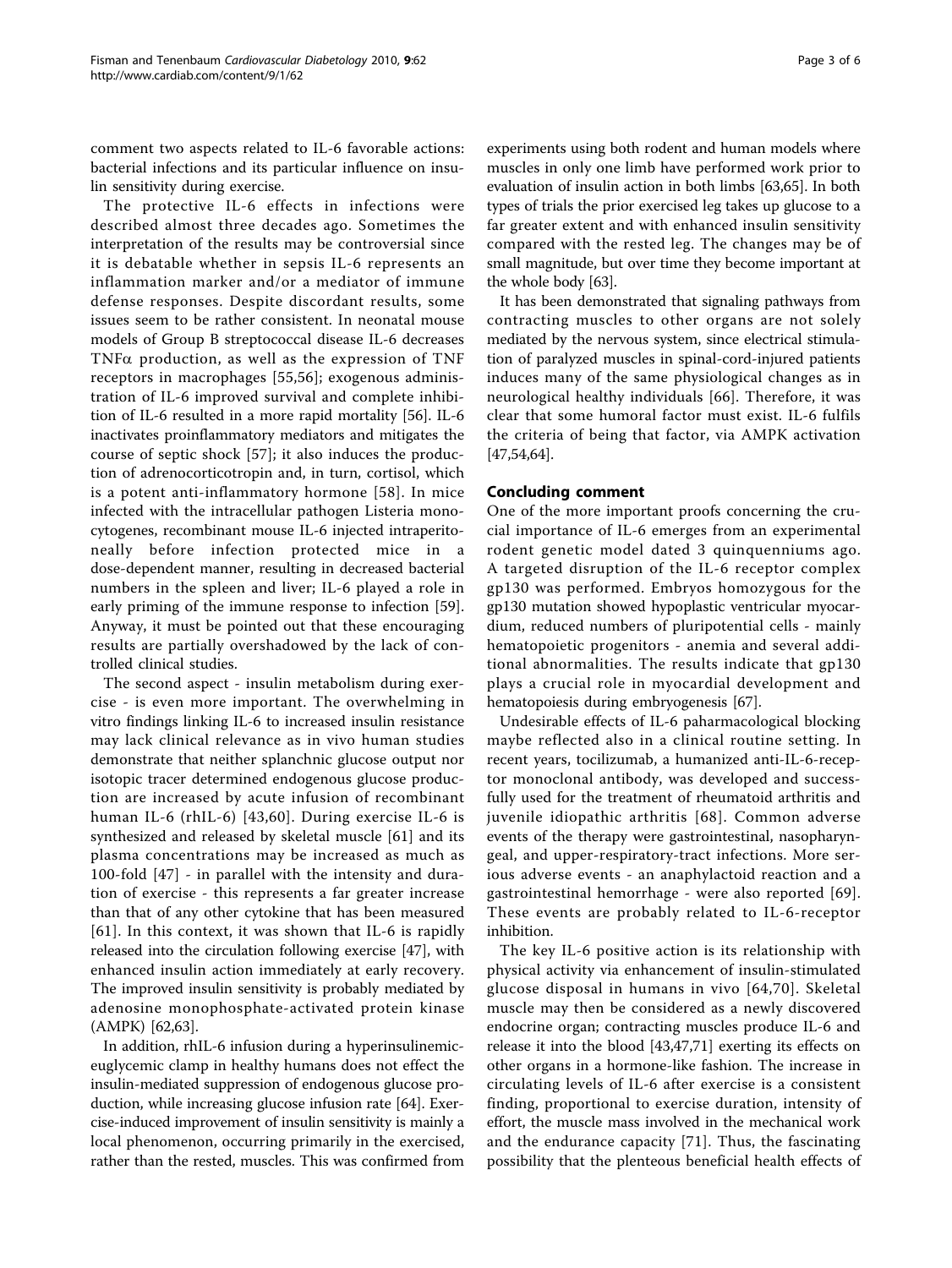<span id="page-3-0"></span>exercise could be ultimately mediated by IL-6 merits further elucidation.

Interleukins were termed or classified as "good" or "bad" [5,13,[72\]](#page-5-0), probably due to a tendency to see things in black and white, with no gray area in between. Calling IL-6 "a molecule with both beneficial and destructive potentials" [[73\]](#page-5-0) would be a more equitable approach. In the literary creatures of Dr. Jekyll and Mr. Hyde, a good and an evil personality are found in the same individual [[74\]](#page-5-0). IL-6 playing the role of Dr. Jekyll is emerging; the time for IL-6 reappraisal is coming.

### Abbreviations

AMPK: monophosphate-activated protein kinase; CAD: coronary artery disease; CRP: C reactive protein; IL-6: interleukin-6; TNFa: tumor necrosis factor alpha; T1DM: type 1 diabetes mellitus; T2DM: type 2 diabetes mellitus.

#### Acknowledgements

This work was supported in part by the Cardiovascular Diabetology Research Foundation (RA 58-040-684-1), Holon, Israel.

#### Author details

<sup>1</sup>Sackler Faculty of Medicine, Tel-Aviv University, 69978 Tel-Aviv, Israel. <sup>2</sup>Cardiovascular Diabetology Research Foundation, 58484 Holon, Israel. <sup>3</sup>Cardiac Rehabilitation Institute, Sheba Medical Center, 52621 Tel-Hashomer, Israel.

#### Authors' contributions

Both authors have equally contributed in the conception and drafting of the manuscript. All authors read and approved the final manuscript.

#### Competing interests

The authors declare that they have no competing interests.

Received: 1 October 2010 Accepted: 11 October 2010 Published: 11 October 2010

### References

- 1. Gerszten RE, Wang TJ: The search for new cardiovascular biomarkers. Nature 2008, 51:949-952.
- 2. Steinbrich-Zöllner M, Grün JR, Kaiser T, Biesen R, Raba K, Wu P, Thiel A, Rudwaleit M, Sieper J, Burmester GR, Radbruch A, Grützkau A: [From](http://www.ncbi.nlm.nih.gov/pubmed/18307258?dopt=Abstract) [transcriptome to cytome: integrating cytometric profiling, multivariate](http://www.ncbi.nlm.nih.gov/pubmed/18307258?dopt=Abstract) [cluster, and prediction analyses for a phenotypical classification of](http://www.ncbi.nlm.nih.gov/pubmed/18307258?dopt=Abstract) [inflammatory diseases.](http://www.ncbi.nlm.nih.gov/pubmed/18307258?dopt=Abstract) Cytometry A 2008, 73:333-340.
- 3. Biomarkers Definitions Working Group: [Biomarkers and surrogate](http://www.ncbi.nlm.nih.gov/pubmed/11240971?dopt=Abstract) [endpoints: preferred definitions and conceptual framework.](http://www.ncbi.nlm.nih.gov/pubmed/11240971?dopt=Abstract) Clin Pharmacol Ther 2001, 69:89-95.
- 4. Azuaje F, Devaux Y, Wagner D: [Computational biology for cardiovascular](http://www.ncbi.nlm.nih.gov/pubmed/19276200?dopt=Abstract) [biomarker discovery.](http://www.ncbi.nlm.nih.gov/pubmed/19276200?dopt=Abstract) Brief Bioinform 2009, 10:367-377.
- 5. Fisman EZ, Adler Y, Tenenbaum A: [Biomarkers in cardiovascular](http://www.ncbi.nlm.nih.gov/pubmed/18230955?dopt=Abstract) [diabetology: interleukins and matrixins.](http://www.ncbi.nlm.nih.gov/pubmed/18230955?dopt=Abstract) Adv Cardiol 2008, 45:44-64.
- 6. Rus HG, Vlaicu R, Niculescu F: [Interleukin-6 and interleukin-8 protein and](http://www.ncbi.nlm.nih.gov/pubmed/9125317?dopt=Abstract) [gene expression in human arterial atherosclerotic wall.](http://www.ncbi.nlm.nih.gov/pubmed/9125317?dopt=Abstract) Atherosclerosis 1996, 127:263-271.
- Reuben DB, Ferrucci L, Wallace R, Tracy RP, Corti MC, Heimovitz H, Harris TB: [The prognostic value of serum albumin in healthy older persons with](http://www.ncbi.nlm.nih.gov/pubmed/11083315?dopt=Abstract) [low and high serum interleukin-6 \(IL-6\) levels.](http://www.ncbi.nlm.nih.gov/pubmed/11083315?dopt=Abstract) J Am Geriatr Soc 2000, 48:1404-1407.
- 8. Biasucci LM, Vitelli A, Liuzzo G, Altamura S, Caligiuri G, Monaco C, Rebuzzi AG, Ciliberto G, Maseri A: [Elevated levels of IL-6 in unstable](http://www.ncbi.nlm.nih.gov/pubmed/8790019?dopt=Abstract) [angina.](http://www.ncbi.nlm.nih.gov/pubmed/8790019?dopt=Abstract) Circulation 1996, 94:874-877.
- 9. Biasucci LM, Liuzzo G, Grillo RL, Caligiuri G, Rebuzzi AG, Buffon A, Summaria F, Ginnetti F, Fadda G, Maseri A: [Elevated levels of C-reactive](http://www.ncbi.nlm.nih.gov/pubmed/10027805?dopt=Abstract) [protein at discharge predicts recurrent instability in patients with](http://www.ncbi.nlm.nih.gov/pubmed/10027805?dopt=Abstract) [unstable angina.](http://www.ncbi.nlm.nih.gov/pubmed/10027805?dopt=Abstract) Circulation 1999, 99:855-860.
- 10. Biasucci LM, Liuzzo G, Fantuzzi G, Caligiuri G, Rebuzzi AG, Ginnetti F, Dinarello CA, Maseri A: [Increasing levels of interleukin \(IL\)-1Ra and IL-6](http://www.ncbi.nlm.nih.gov/pubmed/10217645?dopt=Abstract) [during the first 2 days of hospitalization in unstable angina are](http://www.ncbi.nlm.nih.gov/pubmed/10217645?dopt=Abstract) [associated with increased risk of in-hospital coronary events.](http://www.ncbi.nlm.nih.gov/pubmed/10217645?dopt=Abstract) Circulation 1999, 99:2079-2084.
- 11. Dinh W, Füth R, Nickl W, Krahn T, Ellinghaus P, Scheffold T, Bansemir L, Bufe A, Barroso MC, Lankisch M: [Elevated plasma levels of TNF-alpha and](http://www.ncbi.nlm.nih.gov/pubmed/19909503?dopt=Abstract) [interleukin-6 in patients with diastolic dysfunction and glucose](http://www.ncbi.nlm.nih.gov/pubmed/19909503?dopt=Abstract) [metabolism disorders.](http://www.ncbi.nlm.nih.gov/pubmed/19909503?dopt=Abstract) Cardiovasc Diabetol 2009, 8:58.
- 12. Meléndez GC, McLarty JL, Levick SP, Du Y, Janicki JS, Brower GL: [Interleukin](http://www.ncbi.nlm.nih.gov/pubmed/20606113?dopt=Abstract) [6 mediates myocardial fibrosis, concentric hypertrophy, and diastolic](http://www.ncbi.nlm.nih.gov/pubmed/20606113?dopt=Abstract) [dysfunction in rats.](http://www.ncbi.nlm.nih.gov/pubmed/20606113?dopt=Abstract) Hypertension 2010, 56:225-231.
- 13. Fisman EZ, Benderly M, Esper RJ, Behar S, Boyko V, Adler Y, Tanne D, Matas Z, Tenenbaum A: [Interleukin-6 and the risk of future cardiovascular](http://www.ncbi.nlm.nih.gov/pubmed/16784912?dopt=Abstract) [events in patients with angina pectoris and/or healed myocardial](http://www.ncbi.nlm.nih.gov/pubmed/16784912?dopt=Abstract) [infarction.](http://www.ncbi.nlm.nih.gov/pubmed/16784912?dopt=Abstract) Am J Cardiol 2006, 98:14-18.
- 14. Vahtola E, Louhelainen M, Forstén H, Merasto S, Raivio J, Kaheinen P, Kytö V, Tikkanen I, Levijoki J, Mervaala E: [Sirtuin1-p53, forkhead box O3a,](http://www.ncbi.nlm.nih.gov/pubmed/20105289?dopt=Abstract) [p38 and post-infarct cardiac remodeling in the spontaneously diabetic](http://www.ncbi.nlm.nih.gov/pubmed/20105289?dopt=Abstract) [Goto-Kakizaki rat.](http://www.ncbi.nlm.nih.gov/pubmed/20105289?dopt=Abstract) Cardiovasc Diabetol 2010, 9:5.
- 15. Spranger J, Kroke A, Möhlig M, Hoffmann K, Bergmann MM, Ristow M, Boeing H, Pfeiffer AF: [Inflammatory cytokines and the risk to develop](http://www.ncbi.nlm.nih.gov/pubmed/12606524?dopt=Abstract) [type 2 diabetes: results of the prospective population-based European](http://www.ncbi.nlm.nih.gov/pubmed/12606524?dopt=Abstract) [Prospective Investigation into Cancer and Nutrition \(EPIC\)-Potsdam](http://www.ncbi.nlm.nih.gov/pubmed/12606524?dopt=Abstract) [Study.](http://www.ncbi.nlm.nih.gov/pubmed/12606524?dopt=Abstract) Diabetes 2003, 52:812-817.
- 16. Snell-Bergeon JK, West NA, Mayer-Davis EJ, Liese AD, Marcovina SM, D'Agostino RB Jr, Hamman RF, Dabelea D: [Inflammatory markers are](http://www.ncbi.nlm.nih.gov/pubmed/20371668?dopt=Abstract) [increased in youth with type 1 diabetes: the SEARCH Case-Control](http://www.ncbi.nlm.nih.gov/pubmed/20371668?dopt=Abstract) [study.](http://www.ncbi.nlm.nih.gov/pubmed/20371668?dopt=Abstract) J Clin Endocrinol Metab 2010, 95:2868-2876.
- 17. Rachon D, Mysliwska J, Suchecka-Rachon K, Semetkowska-Jurkiewicz B, Zorena K, Lysiak-Szydlowska W: [Serum interleukin-6 levels and bone](http://www.ncbi.nlm.nih.gov/pubmed/12786682?dopt=Abstract) [mineral density at the femoral neck in postmenopausal women with](http://www.ncbi.nlm.nih.gov/pubmed/12786682?dopt=Abstract) [type 1 diabetes.](http://www.ncbi.nlm.nih.gov/pubmed/12786682?dopt=Abstract) Diabet Med 2003, 20:475-480.
- 18. Tuttolomondo A, La Placa S, Di Raimondo D, Bellia C, Caruso A, Lo Sasso B, Guercio G, Diana G, Ciaccio M, Licata G, Pinto A: [Adiponectin, resistin and](http://www.ncbi.nlm.nih.gov/pubmed/20836881?dopt=Abstract) [IL-6 plasma levels in subjects with diabetic foot and possible](http://www.ncbi.nlm.nih.gov/pubmed/20836881?dopt=Abstract) [correlations with clinical variables and cardiovascular co-morbidity.](http://www.ncbi.nlm.nih.gov/pubmed/20836881?dopt=Abstract) Cardiovasc Diabetol 2010, 9:50.
- 19. Kitamura A, Hasegawa G, Obayashi H, Kamiuchi K, Ishii M, Yano M, Tanaka T, Yamaguchi M, Shigeta H, Ogata M, Nakamura N, Yoshikawa T: [Interleukin-6 polymorphism \(-634C/G\) in the promotor region and the](http://www.ncbi.nlm.nih.gov/pubmed/12647840?dopt=Abstract) [progression of diabetic nephropathy in type 2 diabetes.](http://www.ncbi.nlm.nih.gov/pubmed/12647840?dopt=Abstract) Diabet Med 2002, 19:1000-1005.
- 20. Burkhardt K, Schwarz S, Pan C, Stelter F, Kotliar K, Von Eynatten M, Sollinger D, Lanzl I, Heemann U, Baumann M: [Myeloid-related protein 8/14](http://www.ncbi.nlm.nih.gov/pubmed/19232095?dopt=Abstract) [complex describes microcirculatory alterations in patients with type 2](http://www.ncbi.nlm.nih.gov/pubmed/19232095?dopt=Abstract) [diabetes and nephropathy.](http://www.ncbi.nlm.nih.gov/pubmed/19232095?dopt=Abstract) Cardiovasc Diabetol 2009, 8:10.
- 21. Kamimura D, Ishihara K, Hirano T: [IL-6 signal transduction and its](http://www.ncbi.nlm.nih.gov/pubmed/12687404?dopt=Abstract) [physiological roles: the signal orchestration model.](http://www.ncbi.nlm.nih.gov/pubmed/12687404?dopt=Abstract) Rev Physiol Biochem Pharmacol 2003, 149:1-38.
- 22. Andrejko KM, Chen J, Deutschman CS: [Intrahepatic STAT-3 activation and](http://www.ncbi.nlm.nih.gov/pubmed/9843780?dopt=Abstract) [acute phase gene expression predict outcome after CLP sepsis in the](http://www.ncbi.nlm.nih.gov/pubmed/9843780?dopt=Abstract) [rat.](http://www.ncbi.nlm.nih.gov/pubmed/9843780?dopt=Abstract) Am J Physiol 1998, 275:G1423-G1429.
- 23. Fernández-Real JM, Vayreda M, Richart C, Gutierrez C, Broch M, Vendrell J, Ricart W: [Circulating interleukin 6 levels, blood pressure, and insulin](http://www.ncbi.nlm.nih.gov/pubmed/11238501?dopt=Abstract) [sensitivity in apparently healthy men and women.](http://www.ncbi.nlm.nih.gov/pubmed/11238501?dopt=Abstract) J Clin Endocrinol Metab 2001, 86:1154-1159.
- 24. Duffy SA, Taylor JM, Terrell JE, Islam M, Li Y, Fowler KE, Wolf GT, Teknos TN: [Interleukin-6 predicts recurrence and survival among head and neck](http://www.ncbi.nlm.nih.gov/pubmed/18536030?dopt=Abstract) [cancer patients.](http://www.ncbi.nlm.nih.gov/pubmed/18536030?dopt=Abstract) Cancer 2008, 113:750-757.
- 25. Barut B, Chauhan D, Uchiyama H, Anderson KC: [Interleukin-6 functions as](http://www.ncbi.nlm.nih.gov/pubmed/8227350?dopt=Abstract) [an intracellular growth factor in hairy cell leukemia in vitro.](http://www.ncbi.nlm.nih.gov/pubmed/8227350?dopt=Abstract) J Clin Invest 1993, 92:2346-2352.
- 26. Alokail MS, Al-Daghri NM, Al-Attas OS, Hussain T: [Combined effects of](http://www.ncbi.nlm.nih.gov/pubmed/19545451?dopt=Abstract) [obesity and type 2 diabetes contribute to increased breast cancer risk in](http://www.ncbi.nlm.nih.gov/pubmed/19545451?dopt=Abstract) [premenopausal women.](http://www.ncbi.nlm.nih.gov/pubmed/19545451?dopt=Abstract) Cardiovasc Diabetol 2009, 8:33.
- 27. Gauldie J, Northemann W, Fey GH: IL-6 functions as an exocrine hormone in inflammation. Hepatocytes undergoing acute phase responses require exogenous IL-6. J Immunol 1990, 15(144):3804-3808.
- 28. Peters M, Jacobs S, Ehlers M, Vollmer P, Müllberg J, Wolf E, Brem G, Meyer zum Büschenfelde KH, Rose-John S: [The function of the soluble](http://www.ncbi.nlm.nih.gov/pubmed/8666898?dopt=Abstract)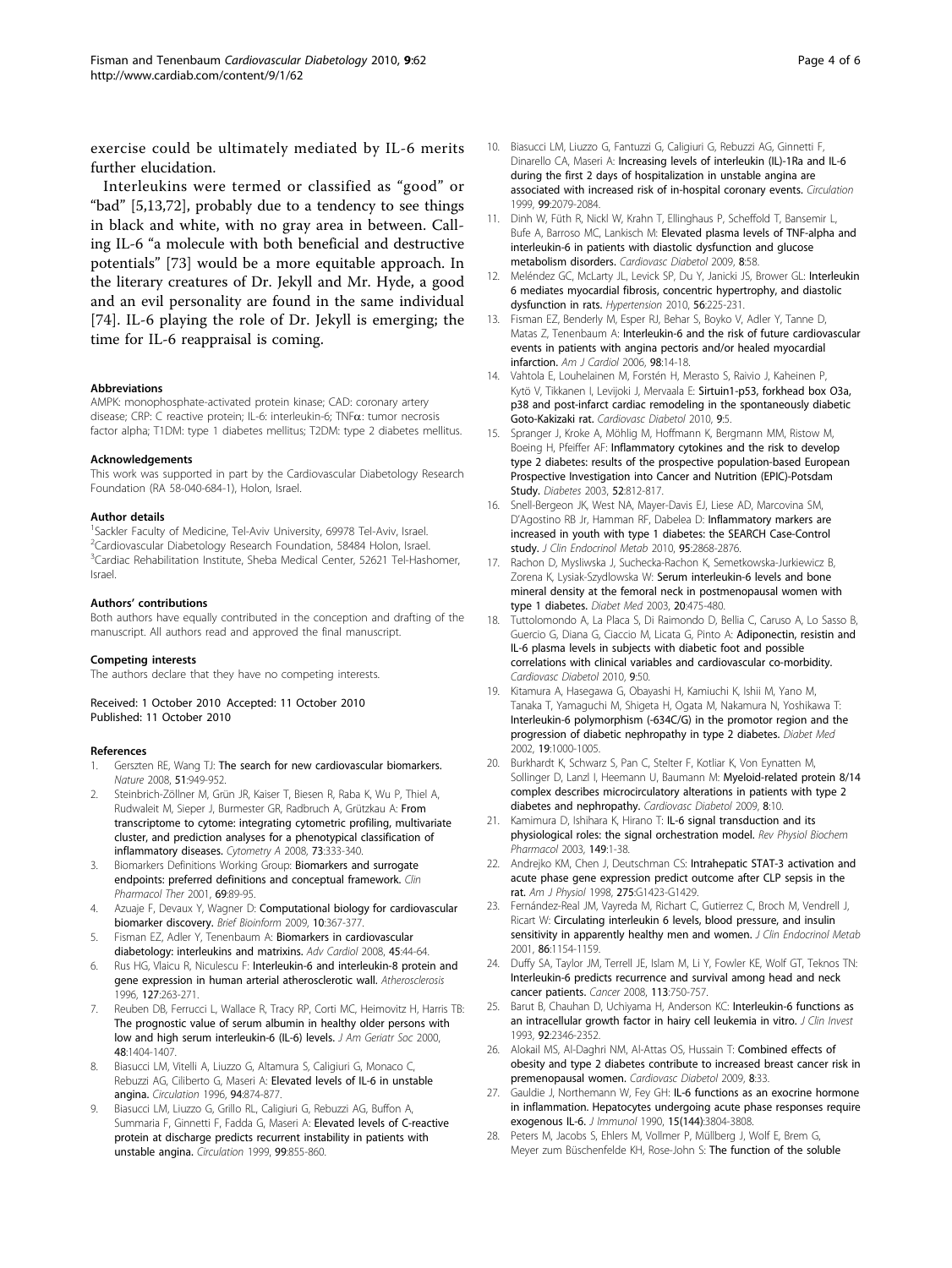<span id="page-4-0"></span>[interleukin 6 \(IL-6\) receptor in vivo: sensitization of human soluble IL-6](http://www.ncbi.nlm.nih.gov/pubmed/8666898?dopt=Abstract) [receptor transgenic mice towards IL-6 and prolongation of the plasma](http://www.ncbi.nlm.nih.gov/pubmed/8666898?dopt=Abstract) [half-life of IL-6.](http://www.ncbi.nlm.nih.gov/pubmed/8666898?dopt=Abstract) *J Exp Med* 1996, 183:1399-1406.

- 29. Cuschieri J, Bulger E, Schaeffer V, Sakr S, Nathens AB, Hennessy L, Minei J, Moore EE, O'Keefe G, Sperry J, Remick D, Tompkins R, Maier RV, Inflammation and the Host Response to Injury Collaborative Research Program: [Early elevation in random plasma IL-6 after severe injury is](http://www.ncbi.nlm.nih.gov/pubmed/20844410?dopt=Abstract) [associated with development of organ failure.](http://www.ncbi.nlm.nih.gov/pubmed/20844410?dopt=Abstract) Shock 2010, 34:346-351.
- 30. Roytblat L, Rachinsky M, Fisher A, Greemberg L, Shapira Y, Douvdevani A, Gelman S: [Raised interleukin-6 levels in obese patients.](http://www.ncbi.nlm.nih.gov/pubmed/11225716?dopt=Abstract) Obes Res 2000, 8:673-675.
- 31. Pou KM, Massaro JM, Hoffmann U, Vasan RS, Maurovich-Horvat P, Larson MG, Keaney JF Jr, Meigs JB, Lipinska I, Kathiresan S, Murabito JM, O'Donnell CJ, Benjamin EJ, Fox CS: [Visceral and subcutaneous adipose](http://www.ncbi.nlm.nih.gov/pubmed/17709633?dopt=Abstract) [tissue volumes are cross-sectionally related to markers of inflammation](http://www.ncbi.nlm.nih.gov/pubmed/17709633?dopt=Abstract) [and oxidative stress: the Framingham Heart Study.](http://www.ncbi.nlm.nih.gov/pubmed/17709633?dopt=Abstract) Circulation 2007, 116:1234-1241.
- 32. Senn JJ, Klover PJ, Nowak IA, Mooney RA: [Interleukin-6 induces cellular](http://www.ncbi.nlm.nih.gov/pubmed/12453891?dopt=Abstract) [insulin resistance in hepatocytes.](http://www.ncbi.nlm.nih.gov/pubmed/12453891?dopt=Abstract) Diabetes 2002, 51:3391-3399.
- 33. Bastard JP, Maachi M, Van Nhieu JT, Jardel C, Bruckert E, Grimaldi A, Robert JJ, Capeau J, Hainque B: [Adipose tissue IL-6 content correlates](http://www.ncbi.nlm.nih.gov/pubmed/11994345?dopt=Abstract) [with resistance to insulin activation of glucose uptake both in vivo and](http://www.ncbi.nlm.nih.gov/pubmed/11994345?dopt=Abstract) [in vitro.](http://www.ncbi.nlm.nih.gov/pubmed/11994345?dopt=Abstract) J Clin Endocrinol Metab 2002, 87:2084-2089.
- 34. Rotter V, Nagaev I, Smith U: [Interleukin-6 \(IL-6\) induces insulin resistance](http://www.ncbi.nlm.nih.gov/pubmed/12952969?dopt=Abstract) [in 3T3-L1 adipocytes and is, like IL-8 and tumor necrosis factor-](http://www.ncbi.nlm.nih.gov/pubmed/12952969?dopt=Abstract)α, [overexpressed in human fat cells from insulin-resistant subjects.](http://www.ncbi.nlm.nih.gov/pubmed/12952969?dopt=Abstract) J Biol Chem 2003, 278:45777-45784.
- 35. Hung J, McQuillan BM, Chapman CM, Thompson PL, Beilby JP: [Elevated](http://www.ncbi.nlm.nih.gov/pubmed/15790931?dopt=Abstract) [interleukin-18 levels are associated with the metabolic syndrome](http://www.ncbi.nlm.nih.gov/pubmed/15790931?dopt=Abstract) [independent of obesity and insulin resistance.](http://www.ncbi.nlm.nih.gov/pubmed/15790931?dopt=Abstract) Arterioscler Thromb Vasc Biol 2005, 25:1268-73.
- 36. Trøseid M, Seljeflot I, Arnesen H: [The role of interleukin-18 in the](http://www.ncbi.nlm.nih.gov/pubmed/20331890?dopt=Abstract) [metabolic syndrome.](http://www.ncbi.nlm.nih.gov/pubmed/20331890?dopt=Abstract) Cardiovasc Diabetol 2010, 9:11.
- 37. Rathcke CN, Vestergaard H: YKL-40-[an emerging biomarker in](http://www.ncbi.nlm.nih.gov/pubmed/19930630?dopt=Abstract) [cardiovascular disease and diabetes.](http://www.ncbi.nlm.nih.gov/pubmed/19930630?dopt=Abstract) Cardiovasc Diabetol 2009, 8:61.
- 38. Heikkilä K, Ebrahim S, Rumley A, Lowe G, Lawlor DA: [Associations of](http://www.ncbi.nlm.nih.gov/pubmed/17548678?dopt=Abstract) [circulating C-reactive protein and interleukin-6 with survival in women](http://www.ncbi.nlm.nih.gov/pubmed/17548678?dopt=Abstract) [with and without cancer: findings from the British Women](http://www.ncbi.nlm.nih.gov/pubmed/17548678?dopt=Abstract)'s Heart and [Health Study.](http://www.ncbi.nlm.nih.gov/pubmed/17548678?dopt=Abstract) Cancer Epidemiol Biomarkers Prev 2007, 16:1155-1159.
- 39. Knudsen EC, Seljeflot I, Michael A, Eritsland J, Mangschau A, Müller C, Arnesen H, Andersen GØ: [Increased levels of CRP and MCP-1 are](http://www.ncbi.nlm.nih.gov/pubmed/20809989?dopt=Abstract) [associated with previously unknown abnormal glucose regulation in](http://www.ncbi.nlm.nih.gov/pubmed/20809989?dopt=Abstract) [patients with acute STEMI: a cohort study.](http://www.ncbi.nlm.nih.gov/pubmed/20809989?dopt=Abstract) Cardiovasc Diabetol 2010, 9:47.
- 40. Ley SH, Hegele RA, Connelly PW, Harris SB, Mamakeesick M, Cao H, Gittelsohn J, Retnakaran R, Zinman B, Hanley AJ: [Assessing the association](http://www.ncbi.nlm.nih.gov/pubmed/20716378?dopt=Abstract) [of the HNF1A G319S variant with C-reactive protein in Aboriginal](http://www.ncbi.nlm.nih.gov/pubmed/20716378?dopt=Abstract) [Canadians: a population-based epidemiological study.](http://www.ncbi.nlm.nih.gov/pubmed/20716378?dopt=Abstract) Cardiovasc Diabetol 2010, 9:39.
- 41. Osawa H, Doi Y, Makino H, Ninomiya T, Yonemoto K, Kawamura R, Hata J, Tanizaki Y, Iida M, Kiyohara Y: [Diabetes and hypertension markedly](http://www.ncbi.nlm.nih.gov/pubmed/19922611?dopt=Abstract) [increased the risk of ischemic stroke associated with high serum resistin](http://www.ncbi.nlm.nih.gov/pubmed/19922611?dopt=Abstract) [concentration in a general Japanese population: the Hisayama Study.](http://www.ncbi.nlm.nih.gov/pubmed/19922611?dopt=Abstract) Cardiovasc Diabetol 2009, 8:60.
- 42. Fisman EZ, Motro M, Tenenbaum A: [Cardiovascular diabetology in the](http://www.ncbi.nlm.nih.gov/pubmed/14525620?dopt=Abstract) [core of a novel interleukins classification: the bad, the good and the](http://www.ncbi.nlm.nih.gov/pubmed/14525620?dopt=Abstract) [aloof.](http://www.ncbi.nlm.nih.gov/pubmed/14525620?dopt=Abstract) Cardiovasc Diabetol 2003, 2:11.
- 43. Pedersen BK, Febbraio MA: [Point: Interleukin-6 does have a beneficial role](http://www.ncbi.nlm.nih.gov/pubmed/17068210?dopt=Abstract) [in insulin sensitivity and glucose homeostasis.](http://www.ncbi.nlm.nih.gov/pubmed/17068210?dopt=Abstract) J Appl Physiol 2007, 102:814-816.
- 44. D'Auria L, Bonifati C, Mussi A, D'Agosto G, De Simone C, Giacalone B, Ferraro C, Ameglio F: [Cytokines in the sera of patients with pemphigus](http://www.ncbi.nlm.nih.gov/pubmed/9459618?dopt=Abstract) [vulgaris: interleukin-6 and tumour necrosis factor-alpha levels are](http://www.ncbi.nlm.nih.gov/pubmed/9459618?dopt=Abstract) [significantly increased as compared with healthy subjects and correlate](http://www.ncbi.nlm.nih.gov/pubmed/9459618?dopt=Abstract) [with disease activity.](http://www.ncbi.nlm.nih.gov/pubmed/9459618?dopt=Abstract) Eur Cytokine Netw 1997, 8:383-387.
- 45. Yamamura M, Yamada Y, Momita S, Kamihira S, Tomonaga M: [Circulating](http://www.ncbi.nlm.nih.gov/pubmed/9450801?dopt=Abstract) [interleukin-6 levels are elevated in adult T-cell leukaemia/lymphoma](http://www.ncbi.nlm.nih.gov/pubmed/9450801?dopt=Abstract) [patients and correlate with adverse clinical features and survival.](http://www.ncbi.nlm.nih.gov/pubmed/9450801?dopt=Abstract) Br J Haematol 1998, 100:129-134.
- 46. Mathew M, Tay E, Cusi K: [Elevated plasma free fatty acids increase](http://www.ncbi.nlm.nih.gov/pubmed/20158910?dopt=Abstract) [cardiovascular risk by inducing plasma biomarkers of endothelial](http://www.ncbi.nlm.nih.gov/pubmed/20158910?dopt=Abstract)

[activation, myeloperoxidase and PAI-1 in healthy subjects.](http://www.ncbi.nlm.nih.gov/pubmed/20158910?dopt=Abstract) Cardiovasc Diabetol 2010, 9:9.

- 47. Febbraio MA, Pedersen BK: [Muscle-derived interleukin-6: mechanisms for](http://www.ncbi.nlm.nih.gov/pubmed/12205025?dopt=Abstract) [activation and possible biological roles.](http://www.ncbi.nlm.nih.gov/pubmed/12205025?dopt=Abstract) FASEB J 2002, 16:1335-1347.
- 48. Angstwurm MW, Gartner R, Ziegler-Heitbrock HW: [Cyclic plasma IL-6 levels](http://www.ncbi.nlm.nih.gov/pubmed/9195137?dopt=Abstract) [during normal menstrual cycle.](http://www.ncbi.nlm.nih.gov/pubmed/9195137?dopt=Abstract) Cytokine 1997, 9:370-374.
- 49. Node K, Inoue T: [Postprandial hyperglycemia as an etiological factor in](http://www.ncbi.nlm.nih.gov/pubmed/19402896?dopt=Abstract) [vascular failure.](http://www.ncbi.nlm.nih.gov/pubmed/19402896?dopt=Abstract) Cardiovasc Diabetol 2009, 8:23.
- 50. Sakamoto K, Arakawa H, Mita S, Ishiko T, Ikei S, Egami H, Hisano S, Ogawa M: [Elevation of circulating interleukin 6 after surgery: factors](http://www.ncbi.nlm.nih.gov/pubmed/8032001?dopt=Abstract) [influencing the serum level.](http://www.ncbi.nlm.nih.gov/pubmed/8032001?dopt=Abstract) Cytokine 1994, 6:181-186.
- 51. Keski-Nisula L, Hirvonen MR, Roponen M, Heinonen S, Pekkanen J: [Spontaneous and stimulated interleukin-6 and tumor necrosis factor](http://www.ncbi.nlm.nih.gov/pubmed/15217755?dopt=Abstract)[alpha production at delivery and three months after birth.](http://www.ncbi.nlm.nih.gov/pubmed/15217755?dopt=Abstract) Eur Cytokine Netw 2004, 15:67-72.
- 52. Kitanovski L, Jazbec J, Hojker S, Gubina M, Derganc M: [Diagnostic accuracy](http://www.ncbi.nlm.nih.gov/pubmed/16767494?dopt=Abstract) [of procalcitonin and interleukin-6 values for predicting bacteremia and](http://www.ncbi.nlm.nih.gov/pubmed/16767494?dopt=Abstract) [clinical sepsis in febrile neutropenic children with cancer.](http://www.ncbi.nlm.nih.gov/pubmed/16767494?dopt=Abstract) Eur J Clin Microbiol Infect Dis 2006, 25:413-415.
- 53. Tilg H, Dinarello CA, Mier JW: [IL-6 and APPs: anti-inflammatory and](http://www.ncbi.nlm.nih.gov/pubmed/9293158?dopt=Abstract) [immunosuppressive mediators.](http://www.ncbi.nlm.nih.gov/pubmed/9293158?dopt=Abstract) Immunol Today 1997, 18:428-432.
- 54. Petersen AM, Pedersen BK: [The anti-inflammatory effect of exercise.](http://www.ncbi.nlm.nih.gov/pubmed/15772055?dopt=Abstract) J Appl Physiol 2005, 98:1154-1162.
- 55. Bermudez LE, Wu M, Petrofsky M, Young LS: [Interleukin-6 antagonizes](http://www.ncbi.nlm.nih.gov/pubmed/1328056?dopt=Abstract) [tumor necrosis factor-mediated mycobacteriostatic and](http://www.ncbi.nlm.nih.gov/pubmed/1328056?dopt=Abstract) [mycobactericidal activities in macrophages.](http://www.ncbi.nlm.nih.gov/pubmed/1328056?dopt=Abstract) Infect Immun 1992, 60:4245-4252.
- 56. Mancuso G, Tomasello F, Migliardo M, Delfino D, Cochran J, Cook JA, Teti G: [Beneficial effects of interleukin-6 in neonatal mouse models of group B](http://www.ncbi.nlm.nih.gov/pubmed/7927780?dopt=Abstract) [streptococcal disease.](http://www.ncbi.nlm.nih.gov/pubmed/7927780?dopt=Abstract) Infect Immun 1994, 62:4997-5002.
- 57. van Vugt H, van Gool L, de Ridder L: [Alpha 2 macroglobulin of the rat,](http://www.ncbi.nlm.nih.gov/pubmed/2424486?dopt=Abstract) [and acute phase protein, mitigates the early course of endotoxin shock.](http://www.ncbi.nlm.nih.gov/pubmed/2424486?dopt=Abstract) Br J Exp Pathol 1986, 67:313-319.
- 58. Woloski BM, Smith EM, Meyer WJ, Fuller GM, Blalock JE: [Corticotropin](http://www.ncbi.nlm.nih.gov/pubmed/2997929?dopt=Abstract)[releasing activity of monokines.](http://www.ncbi.nlm.nih.gov/pubmed/2997929?dopt=Abstract) Science 1985, 230:1035-1037.
- 59. Liu Z, Simpson RJ, Cheers C: [Recombinant interleukin-6 protects mice](http://www.ncbi.nlm.nih.gov/pubmed/1398949?dopt=Abstract) [against experimental bacterial infection.](http://www.ncbi.nlm.nih.gov/pubmed/1398949?dopt=Abstract) Infect Immun 1992, 60:4402-4406.
- 60. Steensberg A, Fischer CP, Sacchetti M, Keller C, Osada T, Schjerling P, van Hall G, Febbraio MA, Pedersen BK: [Acute interleukin-6 administration does](http://www.ncbi.nlm.nih.gov/pubmed/12640021?dopt=Abstract) [not impair muscle glucose uptake or whole body glucose disposal in](http://www.ncbi.nlm.nih.gov/pubmed/12640021?dopt=Abstract) [healthy humans.](http://www.ncbi.nlm.nih.gov/pubmed/12640021?dopt=Abstract) J Physiol 2003, 548:631-638.
- 61. Keller P, Keller C, Carey AL, Jauffred S, Fischer CP, Steensberg A, Pedersen BK: [Interleukin-6 production by contracting human skeletal](http://www.ncbi.nlm.nih.gov/pubmed/14521945?dopt=Abstract) [muscle: autocrine regulation by IL-6.](http://www.ncbi.nlm.nih.gov/pubmed/14521945?dopt=Abstract) Biochem Biophys Res Commun 2003, 310:550-554.
- 62. Kelly M, Keller C, Avilucea PR, Keller P, Luo Z, Xiang X, Giralt M, Hidalgo J, Saha AK, Pedersen BK: [AMPK activity is diminished in tissues of the IL-6](http://www.ncbi.nlm.nih.gov/pubmed/15219849?dopt=Abstract) [knockout mice: the effect of exercise.](http://www.ncbi.nlm.nih.gov/pubmed/15219849?dopt=Abstract) Biochem Biophys Res Commun 2004, 320:449-454.
- 63. Wojtaszewski JF, Jorgensen SB, Frosig C, Macdonald C, Birk JB, Richter EA: [Insulin signalling: effects of prior exercise.](http://www.ncbi.nlm.nih.gov/pubmed/12864736?dopt=Abstract) Acta Physiol Scand 2003, 178:321-328.
- 64. Carey AL, Steinberg GR, Macaulay SL, Thomas WG, Holmes AG, Ramm G, Prelovsek O, Hohnen-Behrens C, Watt MJ, James DE, Kemp BE, Pedersen BK, Febbraio MA: [IL-6 increases insulin stimulated glucose disposal in](http://www.ncbi.nlm.nih.gov/pubmed/17003332?dopt=Abstract) [humans and glucose uptake and fatty acid oxidation in vitro via AMPK.](http://www.ncbi.nlm.nih.gov/pubmed/17003332?dopt=Abstract) Diabetes 2006, 55:2688-2697.
- 65. Richter EA, Mikines KJ, Galbo H, Kiens B: [Effect of exercise on insulin](http://www.ncbi.nlm.nih.gov/pubmed/2496078?dopt=Abstract) [action in human skeletal muscle.](http://www.ncbi.nlm.nih.gov/pubmed/2496078?dopt=Abstract) J Appl Physiol 1989, 66:876-885.
- 66. Mohr T, Andersen JL, Biering-Sørensen F, Galbo H, Bangsbo J, Wagner A, Kjaer M: [Long-term adaptation to electrically induced cycle training in](http://www.ncbi.nlm.nih.gov/pubmed/9025213?dopt=Abstract) [severe spinal cord injured individuals.](http://www.ncbi.nlm.nih.gov/pubmed/9025213?dopt=Abstract) Spinal Cord 1997, 35:1-16.
- 67. Yoshida K, Taga T, Saito M, Suematsu S, Kumanogoh A, Tanaka T, Fujiwara H, Hirata M, Yamagami T, Nakahata T, Hirabayashi T, Yoneda Y, Tanaka K, Wang W-Z, Mori C, Shiota K, Yoshida N, Kishimoto T: [Targeted](http://www.ncbi.nlm.nih.gov/pubmed/8552649?dopt=Abstract) [disruption of gp130, a common signal transducer for the interleukin 6](http://www.ncbi.nlm.nih.gov/pubmed/8552649?dopt=Abstract) [family of cytokines, leads to myocardial and hematological disorders.](http://www.ncbi.nlm.nih.gov/pubmed/8552649?dopt=Abstract) Proc Natl Acad Sci 1996, 93:407-411.
- 68. Hennigan S, Kavanaugh A: [Interleukin-6 inhibitors in the treatment of](http://www.ncbi.nlm.nih.gov/pubmed/19209259?dopt=Abstract) [rheumatoid arthritis.](http://www.ncbi.nlm.nih.gov/pubmed/19209259?dopt=Abstract) Ther Clin Risk Manag 2008, 4:767-775.